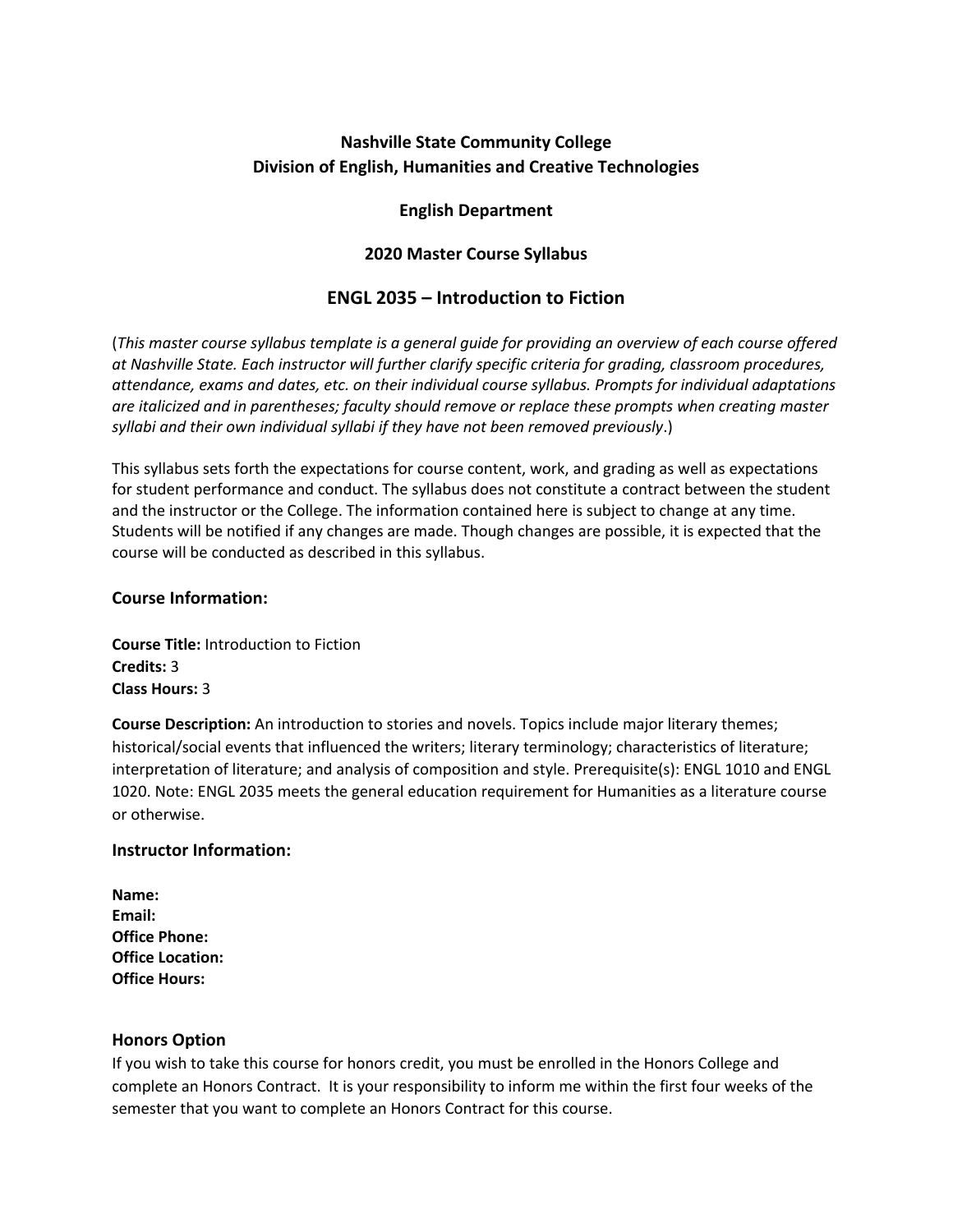## **Required Textbook(s) & Other Materials:**

● **Textbook(s):** Charters, Ann. *The Story and Its Writer,* **10th edition**, Bedford/St. Martin's 2019. ISBN: 978-1-319-10560-0.

Once enrolled, all students should verify that they have the correct textbook and materials information by consulting the D2L/NS Online shell for the course. If you are registered with the Access Center and require an alternate format for the textbook and other course materials, please contact the Access Center at 615-353-3721, 615-353-3741, or accesscenter@nscc.edu.

## **Digital Course Materials (DCM):**

To ensure the lowest cost for students, this course includes a materials fee. This means that some or all of the required textbooks and materials for this course are available through your *NS Online* course shell. When you register for this course, the charge will appear on your account. If you decide you do not want to purchase the course materials embedded in *NS Online*, you can opt out of the program until September 6th, 2020. If you opt out, you will be responsible for obtaining the required course materials on your own.

## **Course Outcomes**

Upon successful completion of this course, students should be able to:

- 1. Analyze significant primary texts as forms of cultural and creative expression.
- 2. Explain the ways in which humanistic or artistic expression reflects the culture and values of its time and place.
- 3. Frame a comparative context to critically assess the ideas, forces, and values that shape the texts.
- 4. Develop an interpretation of a literary text, collect research from appropriate sources, support the interpretation with evidence, and cite the source material.

## **Course Competencies**

The following are general education competencies intended to support the course outcomes

- 1. Write clear, well-organized documents.
- 2. Know how to locate, evaluate, and use information sources
- 3. Use critical thinking skills.

#### **Course Assessments:**

The following performance assessments will be used to demonstrate students' understanding, knowledge, and skills: (*include type and point/percentage breakdown here*)

## **Grading Policy:**

(*Add your grading policy here*)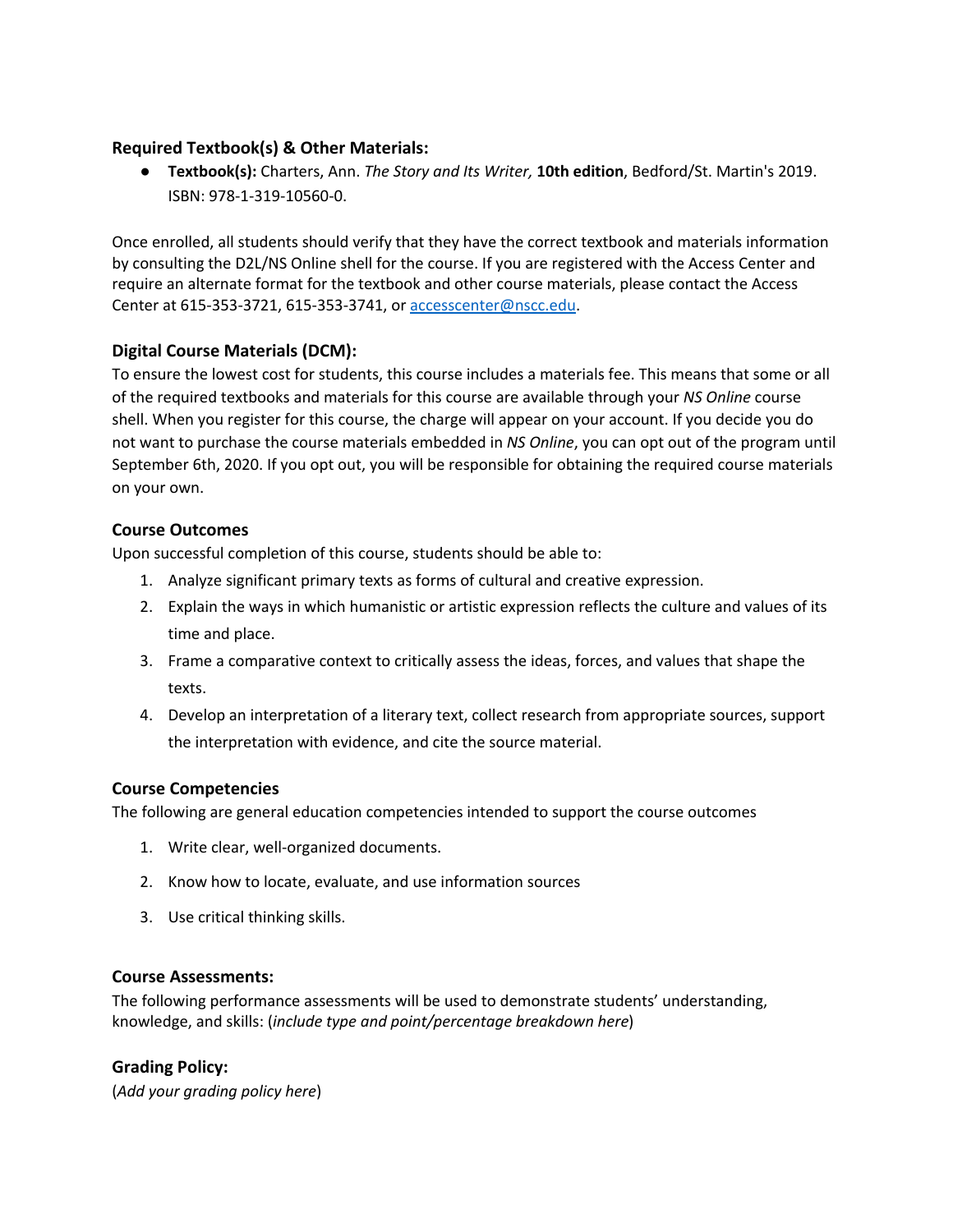# **Late Work Policy & Make-up Procedures for Missed Assignments and Work:**

(*Each instructor will provide policy*)

## **Attendance Policy**

The College is not an attendance taking institution as defined by 34 CFR 668.22(b)(1) in the Code of Federal Regulations; however, students are expected to attend all scheduled classes and laboratories.

- Absences in a course may affect a student's final grade.
- Tardiness may also affect a student's final grade.
- Students are responsible for all work/tests that occur during any missed class session(s) regardless of reason(s) for absence.
- Students who are sick or not well enough to attend class must notify the instructor as soon as possible before the scheduled class time, unless incapacitated or unable to do so. In that case, students must contact the instructor as soon as reasonably possible.
- If a student has an unavoidable conflict with a scheduled class session, students must notify the instructor, preferably before the class session, or as soon as possible.

For purposes of financial aid continued attendance is determined via engagement in the course. This can be accomplished in several ways including, but not limited to, continued attendance and/or participation in on-ground class sessions, participating in D2L as prompted (e.g., responding to an instructor's email, posting to a discussion board), and/or completing and submitting assignments.)

To the extent that attendance is kept in this class it is not for the purpose of the College but is instead associated with the instructor's individual grading rubric. The attendance policy for this class is: *(add attendance policy).*

| Letter Grade | Percentage Range |
|--------------|------------------|
|              | 90-100           |
|              | 80-89            |
|              | 70-79            |
|              | 60-69            |
|              | 0-59             |

## **Grading Scale:**

# **FA**

According to NSCC policy, an FA is awarded to students who do not officially withdraw from a course and do not attend after the cut-off date provided in the academic calendar. Please refer to the current academic calendar available on the Nashville State web site, looking for the date that indicates it is the "Last Day to Earn F for Attendance (FA)." Students who stop attending on or before this date receive an FA; students who stop attending after this date receive an F.

For online courses, attendance is defined by submission of assignments. Students who fail a course and whose last assignment is submitted on or before the FA date will earn an FA for the course. Students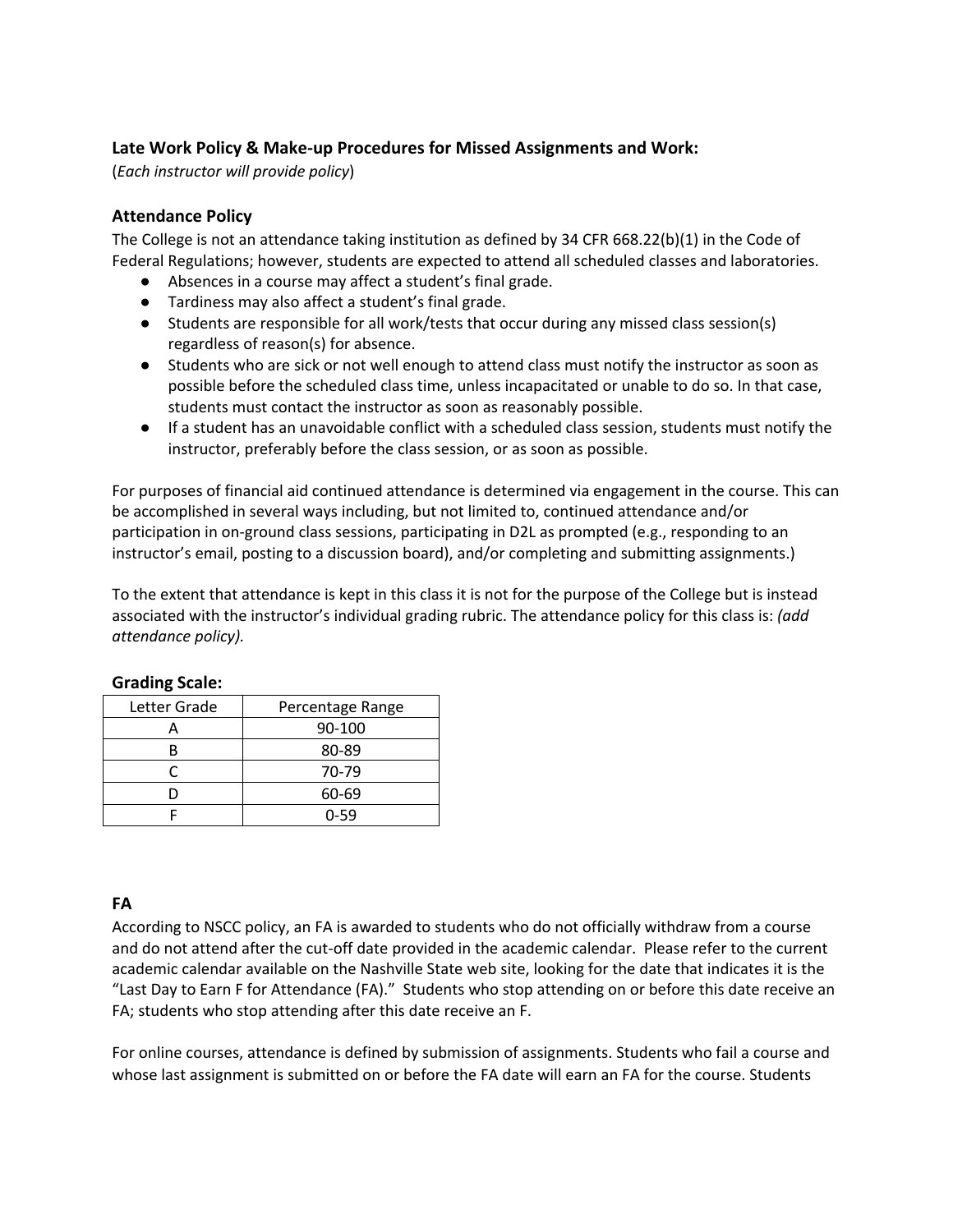who fail a course and whose last assignment is submitted after the FA date will earn an F for the course. An FN is assigned to students who do not submit any assignments.

(*While the above information should appear in all syllabi, faculty are encouraged to make additional statements that would clarify the policy for students and provide the applicable FA date for their section.)*

# **FN**

An FN is awarded to students who never attended class.

## **Technology Statement**

- All classes at the College are web enhanced.
- It will be essential for students to have access to a computer and an internet connection to complete assignments, engage in online discussions, and access various course materials through D2L/NS Online course shells.
- Students may also be required to use free video conferencing platforms (ex: Zoom, Teams) for classes and meetings.
- Students will be responsible for appropriate dress while on video, to ensure a distraction free environment (mute sound as needed) and to ensure their background is neutral for others to view.
- If you have questions or concerns regarding access to a computer or internet resources, please contact your instructor. Additional information available: https://www.nscc.edu/currentstudents/student-online-resources/access-to-internet-and-technology.
- Certain publisher materials may not work on cellphones.

## **Computer Labs**

Computers are available for student use at each campus during campus open hours. Open computer lab availability for Fall 2020 may vary from campus to campus.

Students should check NSCC website for current hours of operation.

## **D2L/NS Online and myNSCC**

It is students' responsibility to check D2L/NS Online course shells for all enrolled courses and myNSCC, including student email, on a regular basis. These are the official communication channels between the college and students, who are responsible for the information communicated through those channels. D2L/NS Online contains specific course information and myNSCC contains information important for other purposes.

## **ADA Compliance Statement**

Nashville State complies with the Americans with Disabilities Act (ADA). If you require accommodations for any courses in which you are enrolled, contact the Access Center at 615.353.3741 or 615.353.3721, or e-mail accesscenter@nscc.edu. If you are registered with the Access Center and require an alternate format for the textbook and other course materials, please contact the Access Center.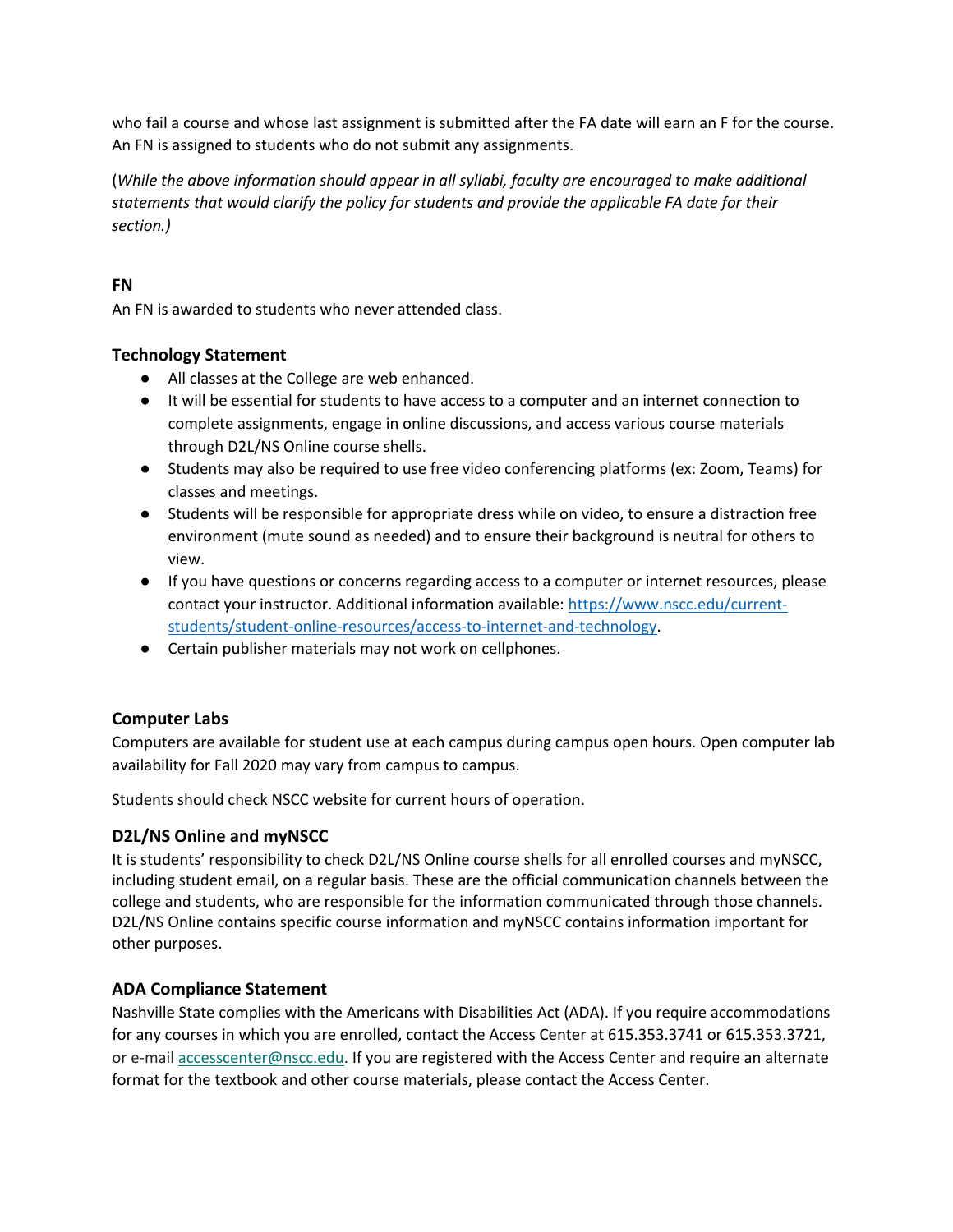#### **Classroom Misconduct**

Nashville State Community College has a zero-tolerance policy for disruptive conduct in the classroom. Students whose behavior disrupts the classroom will be subject to disciplinary measures. Please review the Nashville State Student Code of Conduct policy. Please be aware that children are not allowed in class or to be left unattended on campus.

#### **Academic Misconduct**

Any form of academic dishonesty, cheating, plagiarizing, or other academic misconduct is prohibited. Students are responsible for understanding and abiding by the Academic Misconduct Policy in the Nashville State Student Code of Conduct. In addition to other possible disciplinary measures that may be applied through regular college procedures as a result of academic dishonesty, the instructor has the authority to assign an "F" or a "zero" for the exercise, paper, or examination, or to assign an "F" for the course. Students may appeal through the appropriate college grade appeal procedures.

(*Each instructor will outline his/her expectations for academic integrity and provide individualized information about consequences for academic misconduct.*)

#### **Course Content**

Course materials—including literature, supplementary materials, Internet content, and class discussions—may contain graphic content, mature content, and content that some might find difficult or offensive. The course content may be challenging and difficult, but advanced study requires grappling with these topics. No material will be changed or any substitution allowed. By choosing to remain in this course, you have chosen to accept its requirements. Hearing the voices of writers and of fellow students is an important part of this process, so all of us must work to create an environment that is both respectful and academically rigorous.

## **Academic Early Alert System**

Nashville State Community College uses an Early Alert System to let students know of a faculty member's concern in one or more of these academic areas: lack of attendance, lack of classroom participation, late or missing assignments, and/or poor performance on assignments/tests. \*Please note that Early Alerts do not affect a student's academic standing. If you receive an Early Alert email, please see your instructor and your academic advisor as soon as possible.

#### **RAVE Emergency Alert System**

Emergency events can happen at any time, and Nashville State Community College wants to notify students if and when they occur. For this reason, all students have been enrolled in the free RAVE alert system. If you have not already done so, please log in at https://www.getrave.com/login/nscc to confirm and update your contact information and notification preferences. It is critical that your information be correct so that you will receive any emergency notifications. Your RAVE Username is your NSCC email address. If you've never received an email from RAVE with your password, or if you need to reset your password, select "Forgot your password?" and a new password will be emailed to you. Should the RAVE system indicate "user not found", select Register and create your own RAVE account.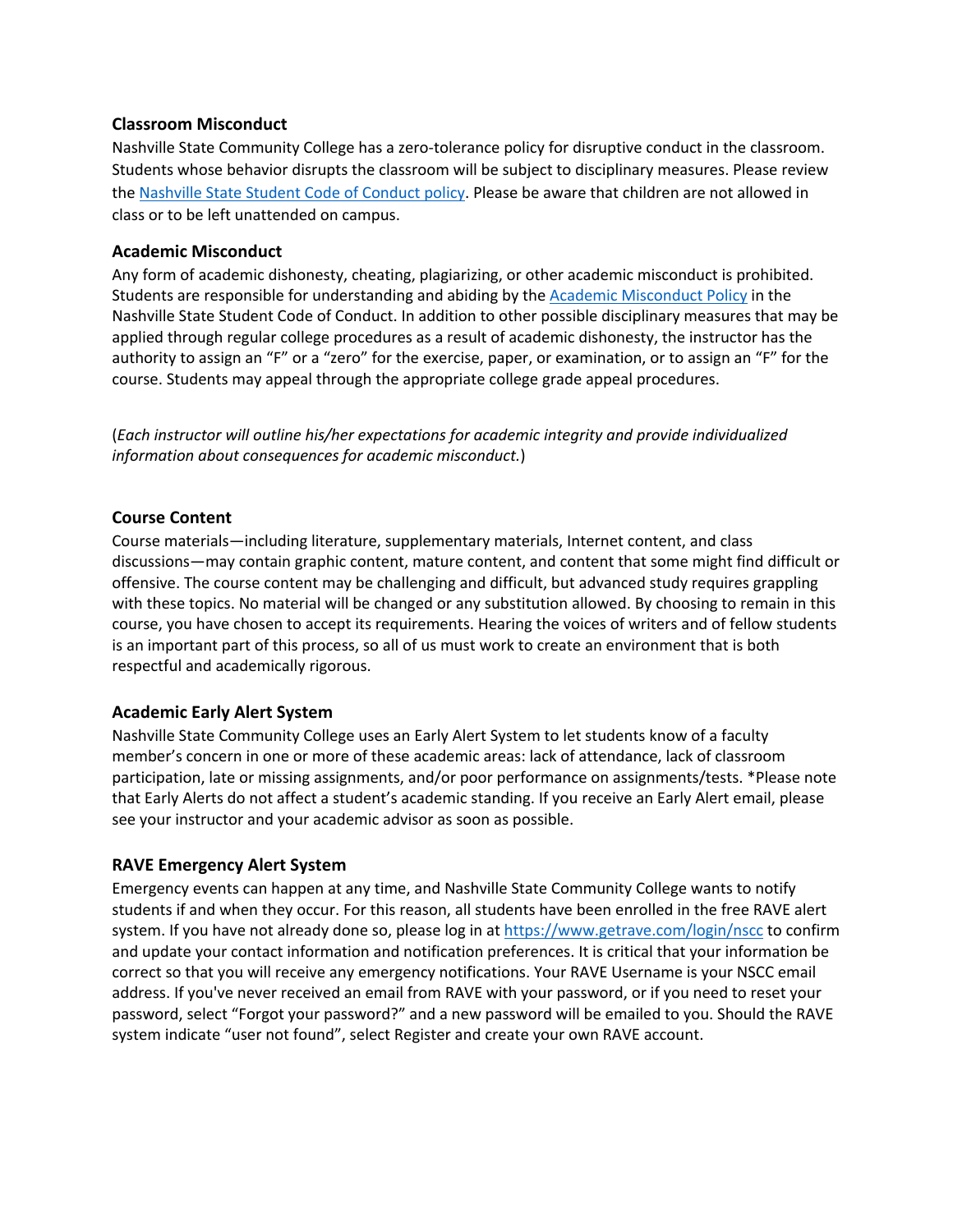#### **Student Wellness**

- The general well-being of students is an important component of their academic success. With this in mind, Nashville State Community College has several resources available to provide support when needed:
	- o Students with general, non-academic questions and concerns about COVID-19 may email virusinfo@nscc.edu.
	- o Five free telephone therapy sessions are available via Agape Counseling by calling 615- 781-3000.
	- o Online tutoring is available via NetTutor within the D2L course shells.
	- o A comprehensive list of online student resources may be found at https://www.nscc.edu/current-students/student-online-resources
	- o A comprehensive list of student support services may be found at https://www.nscc.edu/current-students/on-campus-resources/student-supportservices

## **Equity Statement**

Nashville State Community College has a relentless commitment to the transformation of our institution through the intentional design of college experiences that expect and promote excellence from students, faculty, staff and administration. We consider equity to be an obligation of higher education. We strive to ensure that each student receives what that student needs to be successful, with goals of success beyond the classroom. We do this through an evidence-based and collaborative effort, understanding that our student population has diverse needs that must be addressed. We recognize that this effort may not always be comfortable and that partnering with students is the driving force to overcome barriers to success.

#### **Inclement Weather & Campus Closings**

Nashville State will use the RAVE alert system to send a text message to students, staff, and faculty about adjusted hours of operation and/or closings at individual campuses. All students should check the Nashville State web site home page at www.nscc.edu for announcements on campus closures, which may vary from campus to campus. Campus closures will also be announced on local television stations. Students should use their own best judgment in determining whether to report to campus during inclement weather when classes are not cancelled.

Even when campuses are closed, students are still responsible for completing all assigned work. When classes are cancelled, faculty will post online assignments and any additional instructions in the D2L/NS Online course shell. Check D2L/NS Online for a message from your instructor regarding your online assignment requirements. Faculty have discretion over adjusting deadlines or due date for assignments, but students are responsible for completing all assigned work by the due date established by the instructor**.**

## **Class Cancellation Policy**

If the class is cancelled, the instructor will notify all students by posting in the D2L/NS Online course, emailing through D2L/NS Online, and/or by posting a sign on the classroom door. In the event of class cancellation, students must access D2L/NS Online to complete classwork and the assignment that will be posted in the course D2L site.